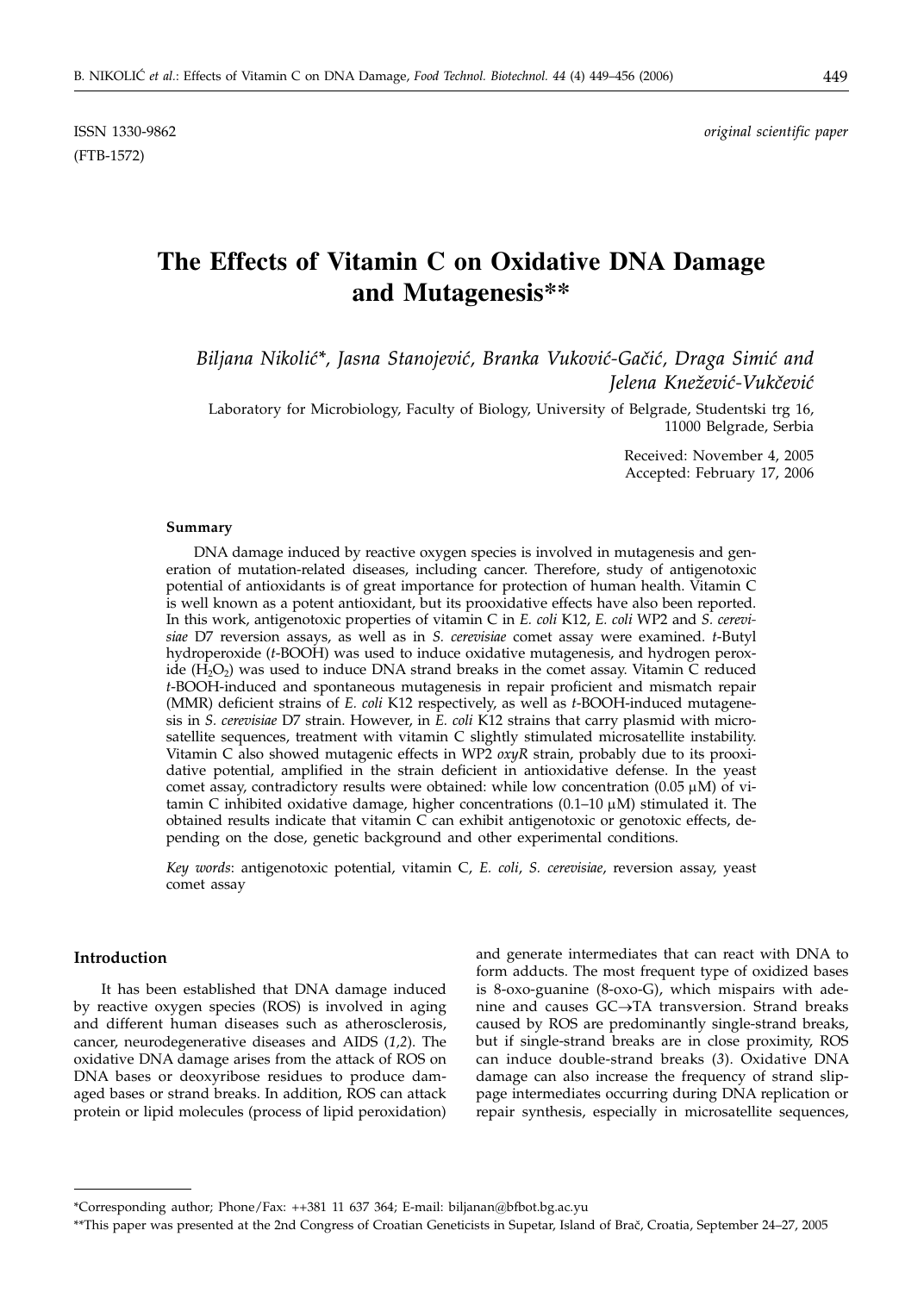and thus it can contribute to genomic instability. It is supposed that increasing the formation of slipped intermediates occurs through the formation of either base modifications or strand breaks (*4–6*).

Ascorbic acid (vitamin C) is an essential micronutrient for growth and development of most living organisms; its deficiency in humans may result in vascular, skeletal, immunological, neuroendocrinological, and various other disorders (*7*). It is a potent water-soluble antioxidant with high potential to protect cytosol and membrane components from oxidative damage. Mechanisms of antioxidative action of vitamin C are direct scavenging and blocking of ROS, as well as regeneration of other antioxidative systems (*8*). It plays a range of biological roles, one of which is to restrict the propagation of multiple reactive electrophilic end-products from ROS, produced either by normal cellular processes or from toxic exogenous precursors (*9*). Still, the role of vitamin C in protecting against oxidative DNA damage is controversial: although numerous studies demonstrate its antioxidant effects, *in vitro* studies are often confounded with the prooxidative effects, especially in the presence of free transition metals.

It has been reported that vitamin C significantly decreased spontaneous mutagenesis in MMR-deficient human cells (*10*) as well as in *mutT* strains of *E. coli* (*11*). There are literature data about its potential to reduce  $H_2O_2$ -induced mutagenesis in human kidney 293T and human myeloid HL-60 cells (*12*), as well as ethyl methanesulfonate (EMS) induced mutagenesis in V79 hamster cell-line and cultured human lymphocytes (*13*). Protective effects of vitamin C against ionizing radiation damage have also been extensively documented (*14–16*). Numerous investigations, both *in vitro* and *in vivo*, have shown the efficacy of vitamin C in inhibiting carcinogenesis. Ascorbic acid reduced the incidence of 3-methylcholanthrene-induced cervical cancer, as well as UV-induced skin cancer in mice (*17*,*18*). Protective effects against oxidative DNA damage were also confirmed by reduction of the number of micronuclei in human lymphocytes after supplementation of vitamin C to smokers (*19*).

However, there are also reports indicating that vitamin C may cause cytotoxic and genotoxic effects. Its high concentrations can enhance radiation-induced DNA damage (*16*). In the presence of transition metals, it can stimulate Fenton reaction and thereby increase the production of ROS, which may cause oxidative DNA damage (*20*). This property of vitamin C can explain its ambivalent influence on DNA damage in the presence or absence of copper, reported by Cai *et al.* (*21*). Their experiments confirmed that vitamin C could act as: (*i*) an antioxidant that protects DNA from ionizing radiation, or (*ii*) a prooxidant agent in the presence of copper that induces DNA damage.

In this study we tested vitamin C for antimutagenic and antigenotoxic activity against oxidative mutagens in microbial assays. The influence of vitamin C on spontaneous and *t*-butyl hydroperoxide (*t*-BOOH)-induced mutagenesis was tested in *E. coli* K12 and WP2 reversion assays, as well as in *S. cerevisiae* D7 reversion test (*22–25*). In addition, the alkaline comet assay or single cell gel electrophoresis (SCGE), adapted for *S. cerevisiae* 3A (*26*),

was also used in order to measure antigenotoxic potential of vitamin C against  $H_2O_2$ -induced DNA strand breaks.

## **Materials and Methods**

#### *Chemicals*

Stock solutions of vitamin C (CAS No. 50-81-7, Galenika a.d.), *t*-butyl hydroperoxide (CAS No. 75-91-2, Aldrich) and hydrogen peroxide (CAS No. 7722-84-1) were freshly prepared in distilled water.

#### *Tester strains*

The tester strains used in this study are listed in Table 1.

Table 1. Tester strains

| Strain                                                                 | Relevant marker                           | Origin          | Refe-<br>rence |
|------------------------------------------------------------------------|-------------------------------------------|-----------------|----------------|
| E. coli K12                                                            |                                           |                 |                |
| SY252                                                                  | argE3                                     | Lab. collection | (22)           |
| IB103                                                                  | as $SY252$ but $mutS::Tn10$               | Lab. collection | (22)           |
| <b>IB122</b>                                                           | as $SY252$ but $pA$ [47]                  | Lab. collection | (23)           |
| IB123                                                                  | as IB122 but $mutH::Tn5$                  | Lab. collection | (23)           |
| E. coli WP2                                                            |                                           |                 |                |
| <b>IC185</b>                                                           | trpE65                                    | E. Witkin       | (24)           |
| IC202<br>as IC185 but $\frac{\partial xy}{\partial p}$ KM101 M. Blanco |                                           |                 | (24)           |
| S. cerevisiae                                                          |                                           |                 |                |
| D7                                                                     | ade2-40/119 trp5-12/27<br><i>ilv92/92</i> | F.K. Zimmermann | (25)           |
| ЗA                                                                     | $a/\alpha$ gal1 leu2 ura 3-52             | G. Miloshev     | (26)           |

## *Media and growth conditions*

The bacteria were grown overnight at  $37 °C$ , strains containing plasmid pAJ47 in  $2\times$ YT medium (5 g of NaCl, 16 g of bactotryptone, 10 g of yeast extract, 1000 mL of distilled water), and all the remaining bacterial strains in LB medium (5 g of NaCl, 10 g of bactotryptone, 5 g of yeast extract, 1000 mL of distilled water). *S. cerevisiae* D7 and 3A strains were grown in YPD medium (10 g of yeast extract, 20 g of bactopeptone, 20 g of dextrose, 1000 mL of distilled water) at 30 °C with aeration. Semienriched minimal medium (SEM) for *E. coli* K12 reversion assay was minimal agar medium supplemented with 3 % (by volume) NB (22,23,27). In the test of microsatellite instability,  $2\times$ YT agar plates ( $2 \times$  yeast-tryptone agar, Difco) supplemented with appropriate antibiotics were used for the survival (12.5  $\mu$ g/mL of tetracycline, Sigma) and mutation (12.5  $\mu$ g/mL of tetracycline and 100  $\mu$ g/mL of carbenicillin, Fluka) assays. All media used for WP2 reversion test had previously been described by Blanco *et al.* (*24*). Solid YPD and selective C medium (4 g of yeast nitrogen base without amino acids, 10 mg of tryptophan, 20 g of D-glucose, 15 g of agar, 1000 mL of distilled water) were used in *S. cerevisiae* reversion test.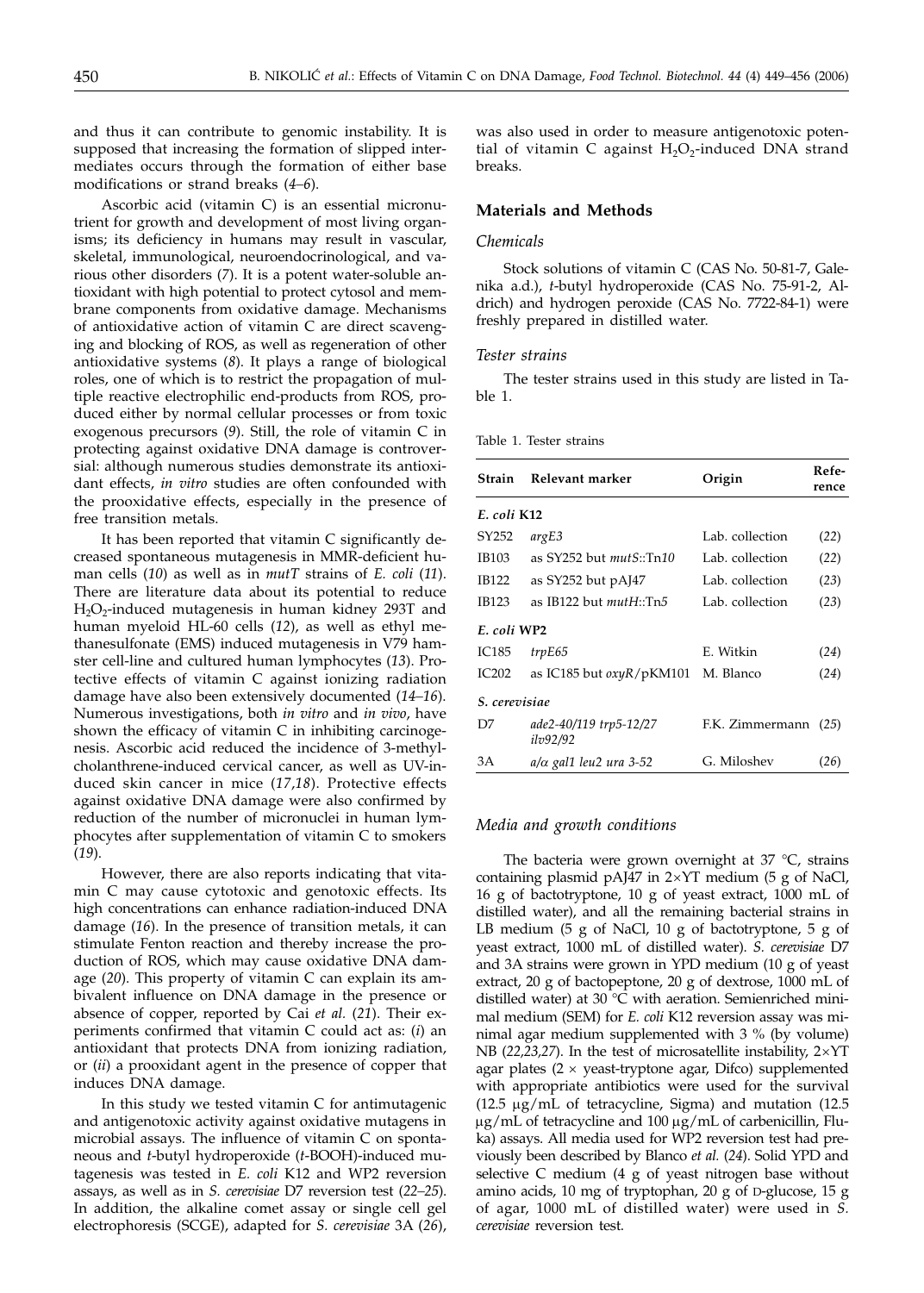# *Detection of antimutagenic potential in repair proficient strain of E. coli K12*

The overnight culture of *E. coli* SY252 strain was washed by centrifugation and resuspended in  $0.01$  M MgSO<sub>4</sub>. To detect antimutagenic potential against induced mutagenesis, water solution of *t*-BOOH was added in cell suspension (the final concentration was  $150 \mu g$ ) and the samples (0.1 mL) were immediately plated onto 3 % SEM plates with or without different concentrations of vitamin C (plating in duplicates). The same procedure, but without *t*-BOOH, was used to measure the effect on spontaneous mutagenesis. To determine the effect of vitamin C on the cell survival, appropriately diluted untreated and *t*-BOOH-treated cell suspensions were plated onto 3 % SEM plates with or without different concentrations of vitamin C. The incubation was at 37 °C for 48 h.

# *Detection of antimutagenic potential in the MMR deficient strain of E. coli K12*

The overnight culture of IB103 (*mutS*) strain was washed by centrifugation and resuspended in 0.01 M  $MgSO<sub>4</sub>$ . For the mutation assay, a twofold diluted cell suspension was plated on 3 % SEM plates with or without vitamin C. Appropriately diluted cell suspension was used for the determination of cell survival. The number of Arg+ revertants and viable cells was determined after incubation at 37 °C for 48 h.

## *Detection of inhibition of microsatellite instability*

The test was performed as described by Jackson and Loeb (4). The exponential cultures  $({\sim}5{\cdot}10^8 \text{ cells/mL})$  of strains containing microsatellite repeats on plasmid pAJ47 were collected by centrifugation at 13 000 rpm, washed with  $1\times$ M9 buffer (1 g of NH<sub>4</sub>Cl, 15 g of Na<sub>2</sub>HPO<sub>4</sub>·12H<sub>2</sub>O, 3 g of  $KH_2PO_4$ , 0.5 g of NaCl, 0.4 g of MgSO<sub>4</sub>.7H<sub>2</sub>O,1000 mL of distilled water, pH=7.2) and resuspended in it. *t*-BOOH was used to induce frameshifts in microsatellite sequences in the repair proficient strain (IB122), while spontaneous frameshifts were detected in isogenic *mutH* strain (IB123). For induction of mutagenesis,  $150-\mu L$  aliquots of cell suspension were mixed with an equal volume of *t*-BOOH dissolved in 1×M9 buffer (the final concentration was  $225 \mu g/mL$  in 1.5-mL Eppendorf tubes and incubated at 37 °C, with shaking at 200 rpm for 30 min. The exposure was terminated by centrifugation of the cells followed by resuspension in 300  $\mu$ L of 2×YT. Appropriate dilutions of the cells were plated on  $2\times$ YT plates containing  $12.5 \mu g/mL$  of tetracycline (the survival assay) and  $2\times$ YT plates containing 12.5  $\mu$ g/mL of tetracycline plus 100  $\mu$ g/mL of carbenicillin (the mutation assay), with or without vitamin C. The number of  $\text{carb}^{\text{R}}$ tet<sup>R</sup> and tet<sup>R</sup> colonies was determined after incubation at 37 °C for 24 h.

## *Detection of antimutagenic potential in IC202*

WP2 reversion test was performed by mixing 0.1 mL of fresh overnight culture of IC202 strain, water dilution of *<sup>t</sup>*-BOOH (final concentration 25 mg/plate), appropriate volume of vitamin C solution and 3 mL of molten top agar (45 °C). The mixture was poured onto minimal ET4 plates (minimal medium supplemented with 0.5  $\mu$ g/mL of tryptophan). The number of Trp<sup>+</sup> revertants

was determined after incubation at 37 °C for 48 h. Simultaneously, the influence of vitamin C on spontaneous mutagenesis was examined. Plating on E4 plates (minimal medium, no added tryptophan) was used to evaluate the number of preplating mutants originated during overnight growth. The cultures with low number of preexisting revertants (<15 revertants/plate) were used for experiments (*24*).

## *Detection of antimutagenic potential in S. cerevisiae D7*

The reversion assay was performed by mixing 0.1 mL of fresh overnight culture of *S. cerevisiae* D7 strain, water dilution of *t*-BOOH (final concentration 500 µg/ plate), appropriate volume of vitamin C solution and 3 mL of molten top agar (45  $^{\circ}$ C). The mixture was poured onto selective C medium to score Ilv<sup>+</sup> revertants. The survival assay was performed in the same manner, but the cell suspension was appropriately diluted and the mixture was plated onto YPD. Plates were incubated at 30 °C for 72 h.

#### *Yeast comet assay*

*S. cerevisiae* 3A was grown to middle logarithmic phase  $(5.10<sup>7</sup>$  cells/mL) and then, for pretreatment experiments, treated with vitamin C for 15 min at room temperature. After washing, the cells were treated with  $H_2O_2$ for 10 min at 4 °C. In the case of cotreatment,  $H_2O_2$  and vitamin C were applied simultaneously for 10 min at 4 °C. Appropriately treated cells, as well as untreated control, were washed twice with S buffer (1 M sorbitol, 25 mM NaH<sub>2</sub>PO<sub>4</sub>, pH=6.5). The spheroplasting with zymolyase (6  $\mu$ g/mL, concentration that induced less than 5 % of comets) was carried out in the gel. The cells were mixed with low-melting agarose (final concentration 0.7 %), spread on microscope slides precoated with 0.5 % agarose, covered with cover slips and placed at  $4 \degree C$  for 5 min. The cover slips were gently removed and the slides were placed at  $37$  °C for 10 min. The slides were submersed into lysing solution (1 M NaCl, 50 mM EDTA, pH=8, 30 mM NaOH, 0.1 % *N*-lauroyl sarcosine) for 1 h and after unwinding the DNA in alkaline conditions at pH=12.6 for 1 h (30 mM NaOH, 10 mM EDTA, pH=8), the slides were subjected to electrophoresis (0.45 V/cm for 15 min) in the same buffer. Following electrophoresis, the microgels were dehydrated in 95 and 75 % ethanol, both for 5 min and allowed to dry at room temperature. The DNA was stained with SYBR Green (CAS No. 163795-75-3, Fluka) and comets were visualized under the fluorescent microscope (Leica DMLS). The comets and spheroplasts were scored visually at fifty randomly selected fields for each slide and the percentage of comets was calculated.

#### *Statistical analysis*

The Student's t-test was employed for statistical analysis. The significance was tested at the p<0.05 level. The results presented in tables are expressed as the means obtained from three (or more) independent experiments, with the standard error of the mean. In all reversion tests, the antimutagenic potential was expressed as percentage of inhibition of mutagenesis (*I*/%=(1-*N*<sup>t</sup> /*N*c)·100, where  $N_t$  is the number of revertants in the sample with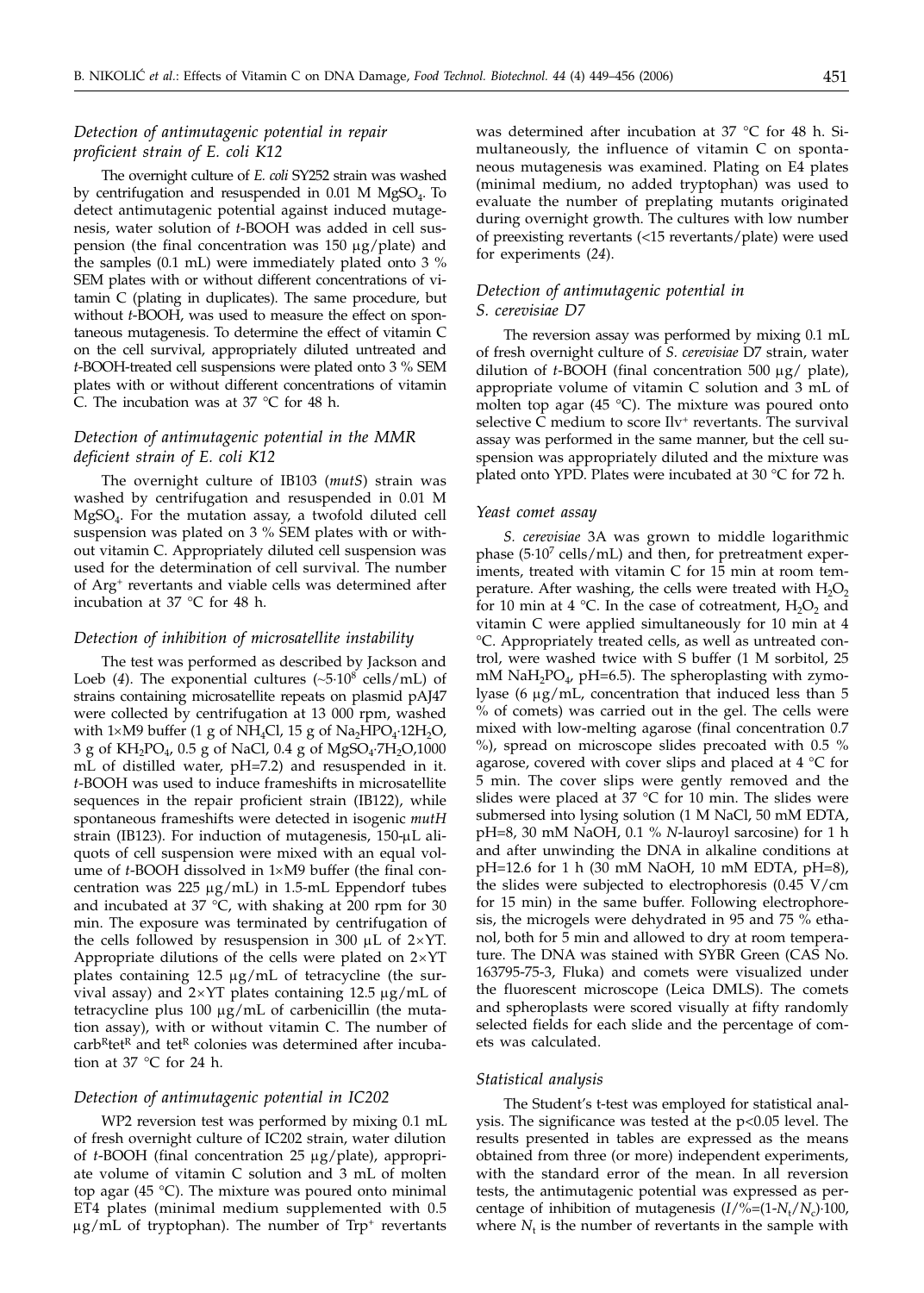vitamin  $C$ , and  $N_c$  is the number of revertants in the control sample), as described by Wall *et al*. (*28*).

## **Results and Discussion**

This study included evaluation of antimutagenic and antigenotoxic potential of vitamin C in microbial tests, performed by using reversion assays and yeast comet assay. In order to induce oxidative damage, potent oxidative mutagens *t*-BOOH and H<sub>2</sub>O<sub>2</sub> were used. In our preliminary reversion tests, more reproducible results were obtained with  $t$ -BOOH than with  $H_2O_2$  as a mutagen. It was also more stable and could not be eliminated by catalase (*29*). However, in yeast comet assay,  $H_2O_2$  induced more comets and it was chosen to induce DNA damage (data not shown).

#### *E. coli K12 reversion assay*

The repair-proficient and MMR-deficient *mutS* strains of *E. coli* K12 (Table 1) were used in order to estimate the capability of vitamin C to reduce spontaneous and *t-*BOOH-induced mutagenesis. The mutations monitored were *argE3*®Arg+ reversions. *argE3* mutation is ochre (UAA) and it can be reverted by several molecular events including transition or transversion of AT base pairs (*30*). Since *t*-BOOH is the latent donor of RO<sup>•</sup> alkoxyl radicals, and oxidative DNA damage induced by RO· radicals causes transitions and transversions of AT base pairs, *t*-BOOH could be used to increase *argE3*→Arg<sup>+</sup> reversions (*31*). Since mutagen was plated together with cells on media containing vitamin C, performed experiments were of cotreatment type.

As expected from its antioxidative properties, vitamin C exhibited strong inhibitory potential against *t-*BOOH-induced mutagenesis in repair proficient strain, with no effects on cell viability. Inhibition of mutagenesis varied between 31 and 64 % for vitamin C concentrations ranging from 1 to 7.5 mM. Inhibitory potential of vitamin C against spontaneous mutagenesis was monitored in repair proficient and *mutS* strains. Inhibition of mutagenesis was obtained only in *mutS* strain (52 and 72 % for 2.5 and 5 mM, respectively) (Table 2). Strong reduction of mutagenesis obtained with vitamin C in MMR-deficient strain supports recent literature data indicating that MMR is involved in repair of oxidative DNA lesions (*10,32,33*).

In the present study, the potential of vitamin C to reduce microsatellite instability (MSI) was evaluated. Testing was performed on *E*. *coli* K12 strains, transformed with plasmid pAJ47 (Table 1). Plasmid contains microsatellite sequences, *i.e.* dinucleotide repeats placed out of frame within the coding region of the  $\beta$ -lactamase gene. Therefore, cells harboring the plasmid are sensitive to  $\beta$ --lactam antibiotics, such as carbenicillin (*34*). Microsatellite sequence is a +2 frame construct  $(CA)_{11}$  and the mutation that restores the reading frame and provides resistance to carbenicillin is a 2 bp deletion, monitored in this test. The repair-proficient (IB122) and MMR-deficient (IB123 *mutH*) strains, transformed with plasmid, were used for monitoring *t*-BOOH-induced and spontaneous MSI, respectively. MMR is involved in the repair of short strand-slippage intermediates and the frequency of spontaneous frameshift mutations is higher in MMR-deficient cells (*4,24*). Test of microsatellite instability was performed as a posttreatment experiment, indicating the

|               |                                                | $m(t$ -BOOH) |                    |              |              |            |                |             |
|---------------|------------------------------------------------|--------------|--------------------|--------------|--------------|------------|----------------|-------------|
| Strain        |                                                | µg/plate     | $\boldsymbol{0}$   | 0.5          | 1.0          | 2.5        | 5.0            | 7.5         |
| SY252         | $\bf{0}$                                       |              |                    |              |              |            |                |             |
|               | Viable cells/plate <sup>a</sup>                |              | $93+1$             | $92+2$       | $90+2$       | $93+1$     | $79\pm3$       | $78 + 4$    |
|               | Arg <sup>+</sup> revertants/plate <sup>b</sup> |              | $19\pm4$           | $17+2$       | $21 + 4$     | $21 + 1$   | $19\pm2$       | $19\pm3$    |
|               |                                                | 150          |                    |              |              |            |                |             |
|               | Viable cells/plate <sup>a</sup>                |              | $51 + 2$           | $52 + 4$     | $50\pm2$     | $53+3$     | $57\pm3$       | $48\pm5$    |
|               | Arg <sup>+</sup> revertants/plate <sup>b</sup> |              | $85 \pm 6$         | $79\pm3$     | $59 + 4*$    | $50+7*$    | $50 + 4*$      | $31 \pm 1*$ |
|               | $I/\%^d$                                       |              |                    | 7            | 31           | 41         | 41             | 63          |
|               |                                                | $m(t$ -BOOH) | $c$ (vitamin C)/mM |              |              |            |                |             |
| <b>Strain</b> |                                                | µg/plate     | $\boldsymbol{0}$   | 1.0          | 1.5          | 2.0        | 2.5            | 5.0         |
| mutS          |                                                | $\bf{0}$     |                    |              |              |            |                |             |
|               | Viable cells/plate <sup>a</sup>                |              | $33+4$             | $33\pm3$     | $29+1$       | $37+6$     | $36+2$         | $37+2$      |
|               | $Arg+$ revertants/plate <sup>c</sup>           |              | $253 \pm 13$       | $275 \pm 23$ | $270 \pm 20$ | $259 + 11$ | $121 \pm 15^*$ | $70+9*$     |
|               | $I/\%$ <sup>d</sup>                            |              |                    | $-9$         | $-7$         | $-2$       | 52             | 72          |

Table 2. The effect of vitamin C on *t*-BOOH-induced mutagenesis in repair-proficient and MMR-deficient strain of the *E. coli* K12

The presented values are the average of duplicate samples from three independent experiments

<sup>a</sup>viable cells/mL=viable cells/plate $\cdot 10^7$ 

 $\rm ^bArg^+$  revertants/mL=Arg<sup>+</sup> revertants/plate·10

 ${}^{\text{c}}$ Arg<sup>+</sup> revertants/mL=Arg<sup>+</sup> revertants/plate·20

 $d_I/\%=(1-N_t/N_c)\cdot 100$ ;  $N_t$  – sample with vitamin C,  $N_c$  – control sample (0)  $\mathrm{^*p}$ <0.05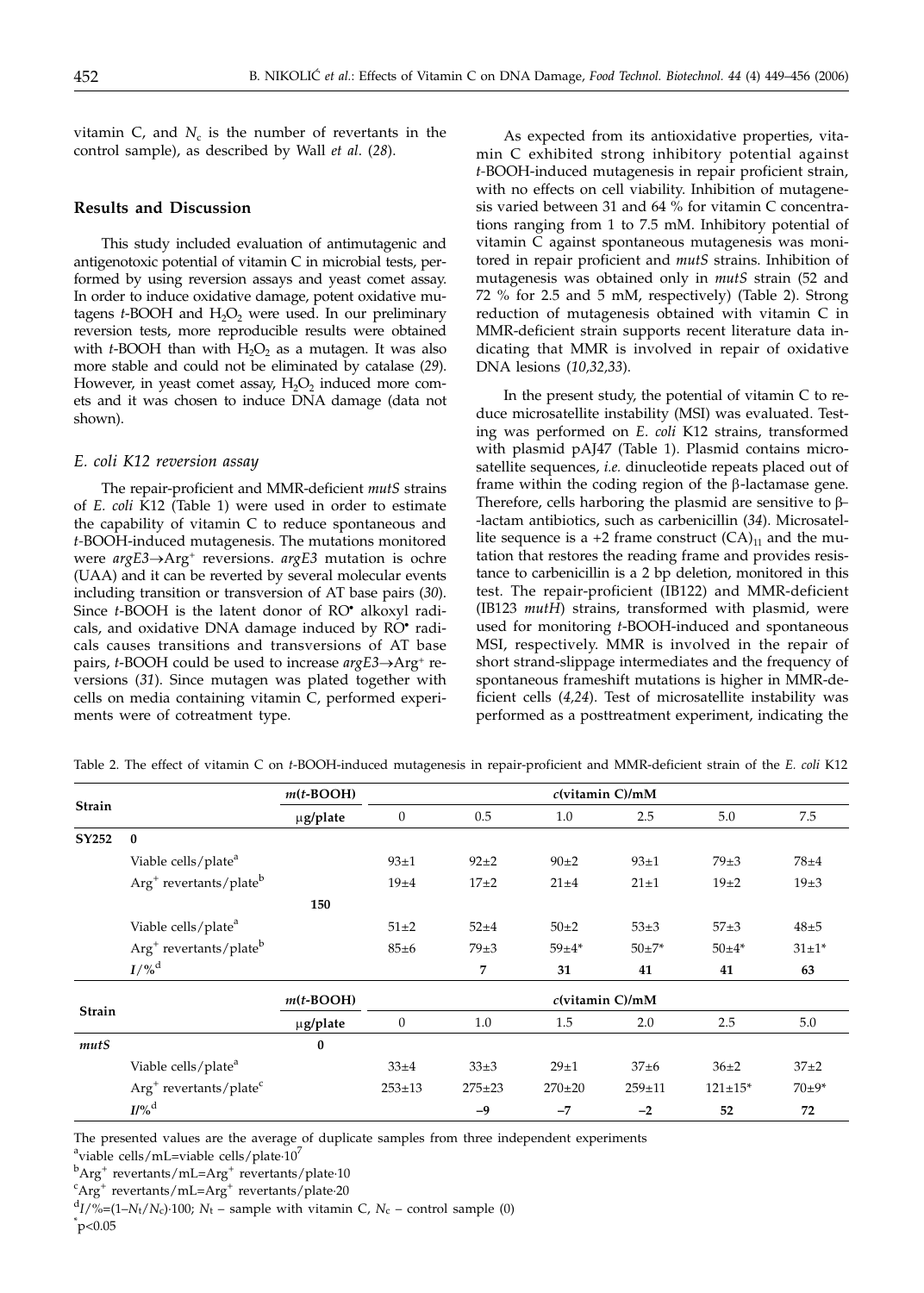efficiency of vitamin C to remove the already induced damage.

The obtained results indicate that the lowest concentrations tested (0.1 mM for MMR-deficient and 0.5 mM for repair-proficient strain) had minor inhibitory effect on spontaneous and *t*-BOOH-induced MSI. Higher concentrations stimulated it, especially in repair-proficient cells treated with *t*-BOOH, probably due to additional oxidative effects of vitamin C (Table 3). This result is in correlation with literature data that antioxidants as the redox-active substances may induce both antioxidative and prooxidative effects, depending on the applied concentrations and other experimental conditions (*16,35,36*). In our experiments, the amplification of target sequences favouring frameshifts due to multiple copies of plasmid pAJ47 could contribute to increased test sensitivity. The effect of vitamin C could also be considered as a hormesis phenomenon, observed for  $\gamma$ -rays and numerous other toxins, pollutants and environmental fluctuations. The possible explanation for this phenomenon is that lower concentrations could stimulate repair and other defense mechanisms, while higher concentrations saturate them (*37*).

## *E. coli WP2 reversion test*

In the present study, we examined the effect of vitamin C in *E. coli* WP2 reversion assay, recommended for screening of oxidative mutagens (Table 1). Strain IC202, chosen for this study, is an *oxyR* mutant deficient in removing ROS, and thus more sensitive to detection of the antimutagenic potential of antioxidants. The OxyR protein is a redox-sensitive transcriptional activator of genes encoding antioxidative enzymes: catalase hydroperoxidase I, alkyl hydroperoxide reductase and glutatione reductase. Strain IC202 also contains plasmid pKM101, carrying *mucAB* that enhances SOS mutagenesis (*24*).

Since IC202 possesses constitutive antioxidative defense, it was necessary to induce oxidative stress with low doses of *t*-BOOH. Mutagenesis monitored was *trpE65→Trp<sup>+</sup>* reversions. Mutation *trpE65* is ochre; it can be reverted by base substitutions at the AT base pairs in the *trpE65* site or at the extragenic ochre suppresor loci. As mentioned above, *t*-BOOH could cause base substitutions of AT pairs, and therefore induce  $trpE6 \rightarrow Trp^+$  reversions (*29*).

In IC202, vitamin C stimulated both spontaneous and *t*-BOOH-induced mutagenesis. The highest obtained values were 89 and 41 %, respectively (Table 4). Stimulation of mutagenesis could result from *oxyR* deficiency of the strain, probably promoting the prooxidative effect of vitamin C. Therefore, it seems that intact antioxidative defense enzymes are important to preserve antioxidative potential of vitamin C. In favour of this hypothesis, vitamin C did not have any effect on spontaneous mutagenesis in OxyR proficient control strain IC185 (data not shown).

# *S. cerevisiae D7 reversion test*

In order to get preliminary information about antimutagenic potential of vitamin C in eukaryotic cells, we included *S. cerevisiae* D7 test system in our study (Table 1). The diploid strain D7 contains *ilv1–92* mutation on

| Table 3. The effect of vitamin C on the microsatellite instability |  |
|--------------------------------------------------------------------|--|
|--------------------------------------------------------------------|--|

| Strain                                          | $\gamma(t\text{-}\text{BOOH})$ |                  | $c$ (vitamin C)/mM |              |              |                |
|-------------------------------------------------|--------------------------------|------------------|--------------------|--------------|--------------|----------------|
|                                                 | $\mu$ g/mL                     | $\boldsymbol{0}$ | 0.5                |              | 1.0          | 2.5            |
| SY252/pAJ47                                     | $\bf{0}$                       |                  |                    |              |              |                |
| Viable cells/plate <sup>a</sup>                 |                                | $265 \pm 15$     | $271 + 8$          |              | $266 \pm 12$ | $278 + 7$      |
| $\text{Carb}^R$ revertants/plate <sup>b</sup>   |                                | $248 + 17$       | $241 \pm 30$       |              | $276 \pm 16$ | $308 \pm 29$   |
| $I/\%$ <sup>e</sup>                             |                                |                  | 3                  |              | $-11$        | $-24$          |
|                                                 | 225                            |                  |                    |              |              |                |
| Viable cells/plate <sup>c</sup>                 |                                | $79\pm8$         | $72 + 4$           |              | $69+1$       | $74\pm 6$      |
| Carb <sup>R</sup> revertants/plate <sup>d</sup> |                                | $185 + 6$        | $176 \pm 13$       |              | $195 \pm 17$ | $268 \pm 15$ * |
| $I/\%$ <sup>e</sup>                             |                                |                  | 5                  |              | $-5$         | $-45$          |
| Strain                                          | $\gamma(t\text{-}\text{BOOH})$ |                  |                    |              |              |                |
|                                                 | $\mu$ g/mL                     | $\mathbf{0}$     | 0.1                | 0.25         | 0.5          | 1              |
| SY252mutH/pAJ47                                 | $\bf{0}$                       |                  |                    |              |              |                |
| Viable cells/plate <sup>a</sup>                 |                                | $149 \pm 25$     | $141 \pm 20$       | $155 + 11$   | $152 + 6$    | $150 + 11$     |
| Carb <sup>R</sup> revertants/plate <sup>b</sup> |                                | $173 \pm 13$     | $143 + 21$         | $194 \pm 10$ | $204 \pm 11$ | $207 \pm 10$   |
| $I/\%$ <sup>e</sup>                             |                                |                  | 17                 | $-12$        | $-18$        | $-20$          |

The presented values are the average of duplicate samples from three independent experiments

 $\alpha$ <sup>a</sup>viable cells/mL=viable cells/plate·10<sup>6</sup>

 $^{\rm b}$ Carb $^{\rm R}$  revertants/mL=Carb $^{\rm R}$  revertants/plate $\cdot 10^3$ 

<sup>c</sup>viable cells/mL=viable cells/plate·10<sup>5</sup>

 $\mathrm{d}$ Carb $\mathrm{R}$  revertants/mL=Carb $\mathrm{R}$  revertants/plate $\cdot 10^2$ 

 $\binom{e}{I}\% = (1 - N_t/N_c) \cdot 100$ ;  $N_t$  – sample with vitamin C,  $N_c$  – control sample (0)  $\mathrm{^*p}$ <0.05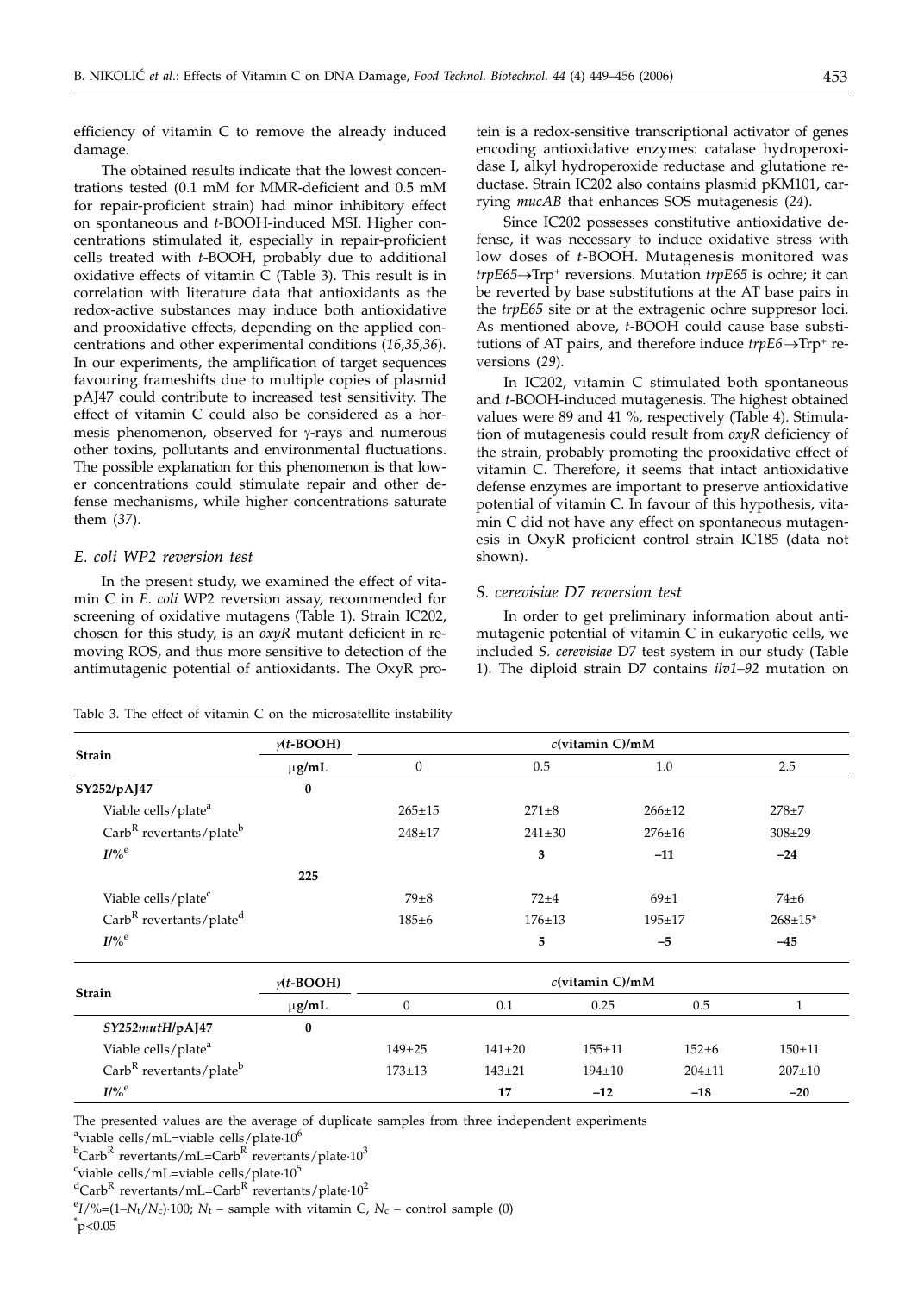|                                         | $m(t$ -BOOH) | $c$ (vitamin C)/ $\mu$ M |              |              |          |              |               |           |              |  |
|-----------------------------------------|--------------|--------------------------|--------------|--------------|----------|--------------|---------------|-----------|--------------|--|
| Strain                                  | µg/plate     | 0                        | 50           | 75           | 100      | 125          | 250           | 500       | 750          |  |
| <b>IC202</b>                            | 0            |                          |              |              |          |              |               |           |              |  |
| $Trp^{+}$ revertants/plate <sup>a</sup> |              | $101 + 2$                | $104 + 2$    | $104 + 1$    | $98 + 4$ | $93+4$       | $136 \pm 8^*$ | $150+13*$ | $195 + 5*$   |  |
| $I/\%$ <sup>b</sup>                     |              |                          | $-3$         | $-3$         | 3        | 8            | $-31$         | $-44$     | $-88$        |  |
|                                         | 25           |                          |              |              |          |              |               |           |              |  |
| $Trp^+$ revertants/plate <sup>a</sup>   |              | $337+19$                 | $326 \pm 28$ | $314 \pm 26$ | $289+17$ | $275 \pm 26$ | $345+5$       | $370+26$  | $476 \pm 4*$ |  |
| $I/\%$ <sup>b</sup>                     |              |                          | 3            | 7            | 14       | 18           | $-2$          | -9        | $-41$        |  |

Table 4. The effect of vitamin C in the WP2 reversion test

The presented values are the average of duplicate samples from three independent experiments

 ${}^{a}$ Trp<sup>+</sup> revertants/mL=Trp<sup>+</sup> revertants/plate $\cdot$ 10

 $bI/\%=(1-N_t/N_c)\cdot 100$ ;  $N_t$  – sample with vitamin C,  $N_c$  – control sample (0)  $\mathrm{^*p}$ <0.05

both homologous chromosomes. Revertants to Ilv prototrophy are formed by base substitutions at *ilv1–92* or specific suppressor loci (*25*). As in bacteria, oxidative mutagenesis was induced with *t*-BOOH. Obtained results indicate that vitamin C expressed moderate inhibitory potential against *t*-BOOH-induced *ilv*-92→Ilv<sup>+</sup> reversions, with no effect on spontaneous mutations (Table 5). The highest inhibition was 41 % for 2.5 mM of vitamin C.

#### *S. cerevisiae comet test*

The effect of vitamin C on DNA strand breaks was determined by using the alkaline comet assay on *S. cerevisiae* 3A strain (Table 1) (*26*). To induce single strand breaks, hydrogen peroxide  $(H_2O_2)$  was used. By testing the increasing concentration of  $H_2O_2$ , we established that the concentration of  $250 \mu M$  induced the highest number of comets without any effect on cell viability (data not shown).

In preliminary experiments, different concentrations of vitamin C (0.01–10  $\mu$ M) were tested. While concentrations of 0.01 and 0.05  $\mu$ M of vitamin C did not have any effect on the number of comets, the concentration of 0.1  $\mu$ M and higher induced DNA damage and significantly increased the number of comets (Fig. 1). This is in accor-

dance with reported data that vitamin C, although antioxidant in low concentrations, may act as prooxidant in high concentrations and induce DNA damage (*16,35,36*).

Since concentration of  $0.05 \mu M$  did not affect the number of comets, it was applied to measure protective effects of vitamin C against  $H_2O_2$ -induced damage. Experiments of both pretreatment and cotreatment with vitamin C were done. Pretreatment could point at additional beneficial effects on antioxidant cell pool together





**Fig. 1.** The effect of vitamin C in *S. cerevisiae* comet assay

|                                       | $m(t$ -BOOH)  | $c$ (vitamin $C$ )/mM |            |           |             |           |          |             |           |
|---------------------------------------|---------------|-----------------------|------------|-----------|-------------|-----------|----------|-------------|-----------|
|                                       | $\mu$ g/plate | $\boldsymbol{0}$      | 0.25       | 0.50      | 0.75        | 1.00      | 1.50     | 2.00        | 2.50      |
|                                       | 0             |                       |            |           |             |           |          |             |           |
| Viable cells/plate <sup>a</sup>       |               | $120 + 5$             | $120+13$   | $118 + 5$ | $106 + 9$   | $119+5$   | $112+3$  | $125+2$     | $112 + 4$ |
| $Ilv^+$ revertants/plate <sup>b</sup> |               | $16 + 1$              | $19\pm4$   | $18+3$    | $20+3$      | $19\pm2$  | $10+1*$  | $20+2*$     | $14 + 2$  |
|                                       | 500           |                       |            |           |             |           |          |             |           |
| Viable cells/plate <sup>a</sup>       |               | $110 + 4$             | $121 + 15$ | $115 + 7$ | $121 \pm 3$ | $117 + 4$ | $117+12$ | $111 \pm 8$ | $107 + 6$ |
| $Ilv^+$ revertants/plate <sup>b</sup> |               | $54 + 4$              | $58\pm1$   | $52 + 6$  | $37 + 4$    | $39+3$    | $34 + 4$ | $32 + 5$    | $32+3$    |
| $I/9/6$ <sup>C</sup>                  |               |                       | $-7$       | 4         | 31          | 28        | 37       | 41          | 41        |

Table 5. The effect of vitamin C in the *S. cerevisiae* D7 reversion test

The presented values are the average of duplicate samples from three independent experiments

 $\mathrm{a}_\mathrm{viable}$  cells/mL=viable cells/plate $\cdot 10^6$ 

 $^{\rm b}$  Ilv $^{\rm +}$ revertants/mL=Ilv $^{\rm +}$ revertants/plate·10

 $C_I/\%=(1-N_t/N_c)\cdot 100$ ;  $N_t$  – sample with vitamin C,  $N_c$  – control sample (0)  $\mathrm{^*p}$ <0.05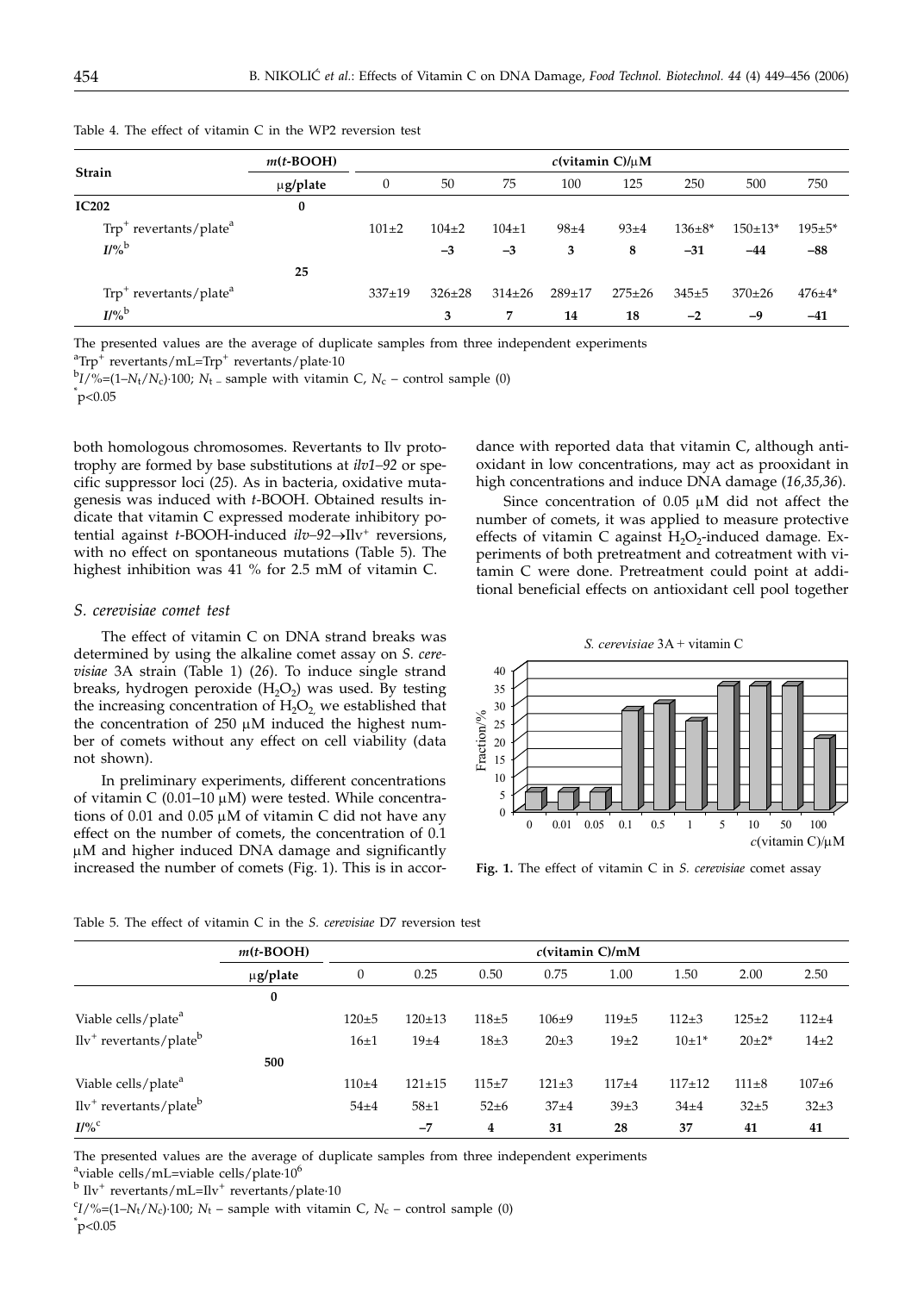with scavenging action, while the cotreatment predominantly detects scavenging of ROS.

The obtained results showed strong protective capability of vitamin C. Reduction in the number of comets was 65 % for both pretreatment and cotreatment experiments (Fig. 2). The same inhibition of comets, obtained in both experimental conditions, suggested that antioxidative properties of vitamin C might be primarily based on ROS scavenging activities.



Fig. 2. The effect of vitamin C on the  $H_2O_2$ -induced comets in *S. cerevisiae* 3A

# **Conclusions**

The effects of vitamin C on oxidative DNA damage and mutagenesis were evaluated with several antimutagenicity and antigenotoxicity tests. Antimutagenic potential of vitamin C was demonstrated in repair proficient and MMR deficient strains of the *E. coli* K12 reversion assay, as well as in the *S. cerevisiae* D7 reversion test. This protective effect of vitamin C could be attributed to its antioxidant properties, since *t*-BOOH, used as a mutagen, induces oxidative damage.

Weak mutagenic effects of vitamin C (stimulation of frameshifts in microsatellite sequences) were obtained in repair-proficient, as well as in MMR-deficient strains of the *E. coli* K12 assay, carrying microsatellite sequences on plasmid. Strong stimulation of mutagenesis was obtained in the *oxyR* strain of *E. coli* WP2, deficient in antioxidative defense enzymes. These mutagenic responses could be attributed to prooxidative behaviour of vitamin C, visualized in assays especially sensitive for detection of oxidative DNA damage.

The results of the comet assay on yeast confirmed that vitamin C promoted DNA damage at higher concentrations, but also could protect from  $H_2O_2$ -induced DNA damage if applied at lower concentrations. The same antigenotoxic potential of vitamin C detected in pretreatment and cotreatment experiments, pointed at scavenging activities of vitamin  $\overline{C}$  as predominant mechanism of protection. The obtained results indicate that vitamin C can exhibit antigenotoxic or genotoxic effects, depending on the dose, genetic background and other experimental conditions.

In comparison with the concentration of vitamin C in human plasma  $(\sim 50 \mu M)$  for healthy persons), tested concentrations were higher in reversion assays. However, it is important to mention that this is an *in vitro* study on bacterial and yeast cells. In the comet assay the significantly lower concentration  $(0.05 \mu M)$  was applied, but previous study had shown considerably higher sensitivity of comet assays performed on yeast than on mammalian cells (*26*). In order to extrapolate these results on humans, further *in vivo* study on mammals as well as on human cultured cells should be done.

#### *Acknowledgements*

This research was supported by the Ministry of Science and Environmental Protection of the Republic of Serbia (Project »Plant antimutagens« No. 1502).

#### **References**

- *1.* L.J. Marnett, Oxyradicals and DNA damage, *Carcinogenesis, 21* (2000) 361–370.
- *2.* R. Olinski, D. Gackowski, M. Foksinski, R. Rozalski, K. Roszkowski, P. Jaruga, Oxidative DNA damage: Assessment of the role in carcinogenesis, atherosclerosis, and acquired immunodeficiency syndrome, *Free Radic. Biol. Med. 33* (2002) 192–200.
- *3.* V. Davydov, L.A. Hansen, D.A. Shackelford, Is DNA repair compromised in Alzheimer's disease?, *Neurobiol. Aging, 24* (2003) 953–968.
- *4.* A.L. Jackson, L.A. Loeb, Microsatellite instability induced by hydrogen peroxide in *Escherichia coli*, *Mutat. Res. 447* (2000) 187–198.
- *5.* S. Zienolddiny, D. Ryberg, A. Haugen, Induction of microsatellite mutations by oxidative agents in human lung cancer cell lines, *Carcinogenesis, 21* (2000) 1521–1526.
- *6.* E. Yamamura, T. Nunoshiba, T. Nohmi, K. Yamamoto, Hydrogen-peroxide-induced microsatellite instability in the *Escherichia coli* K-12 endogenous *tonB* gene, *Biochem. Biophys. Res. Commun. 306* (2003) 570–576.
- *7.* H. Padh, Cellular functions of ascorbic acid, *Cell. Biol. 68* (1990) 1166–1173.
- *8.* H.R. Griffiths, J. Lunec, Ascorbic acid in the 21st century More than a simple antioxidant, *Env. Tox. Pharm. 10* (2001) 173–182.
- *9.* G.R. Buettner, B.A. Jurkiewicz: Chemistry and Biochemistry of Ascorbic Acid. In: *Handbook of Antioxidants,* E. Cadenas, L. Packer (Eds.), Marcel Dekker, New York, USA (1996) pp. 91–115.
- *10.* K. Mure, T. Rossman, Reduction of spontaneous mutagenesis in mismatch repair-deficient and proficient cells by dietary antioxidants, *Mutat. Res. 480–481* (2001) 85–95.
- *11.* Y. Yonezawa, S. Kawamura, M. Yamato, H. Nishioka, Mut- -Test to detect substances suppressing spontaneous mutation due to oxidative damage, *Mutat. Res. 490* (2001) 21– 26.
- *12.* E.A. Lutsenko, J.M. Cárcamo, D.W. Golde, Vitamin C prevents DNA mutation induced by oxidative stress, *J. Biol. Chem. 277* (2002) 16895–16899.
- *13.* A. Amara-Mocrane, M.P. Lehucher-Michel, G. Balansard, G. Dumenil, A. Botta, Protective effects of  $\alpha$ -hederin, chlorophyllin and ascorbic acid towards the induction of micronuclei by doxorubicin in cultured human lymphocytes, *Mutagenesis, 11* (1996) 161–167.
- *14.* G.W. Dyke, J.L. Craven, R. Hall, R.C. Garner, Effect of vitamin C supplementation on gastric mucosal DNA, *Carcinogenesis, 15* (1994) 291–295.
- *15.* M.H.L. Green, J.E. Lowe, A.P.W. Waugh, K.E. Aldridge, J. Cole, C.F. Arlett, Effect of diet and vitamin C on DNA strand breakage in freshly-isolated human white blood cells, *Mutat. Res. 316* (1994) 91–102.